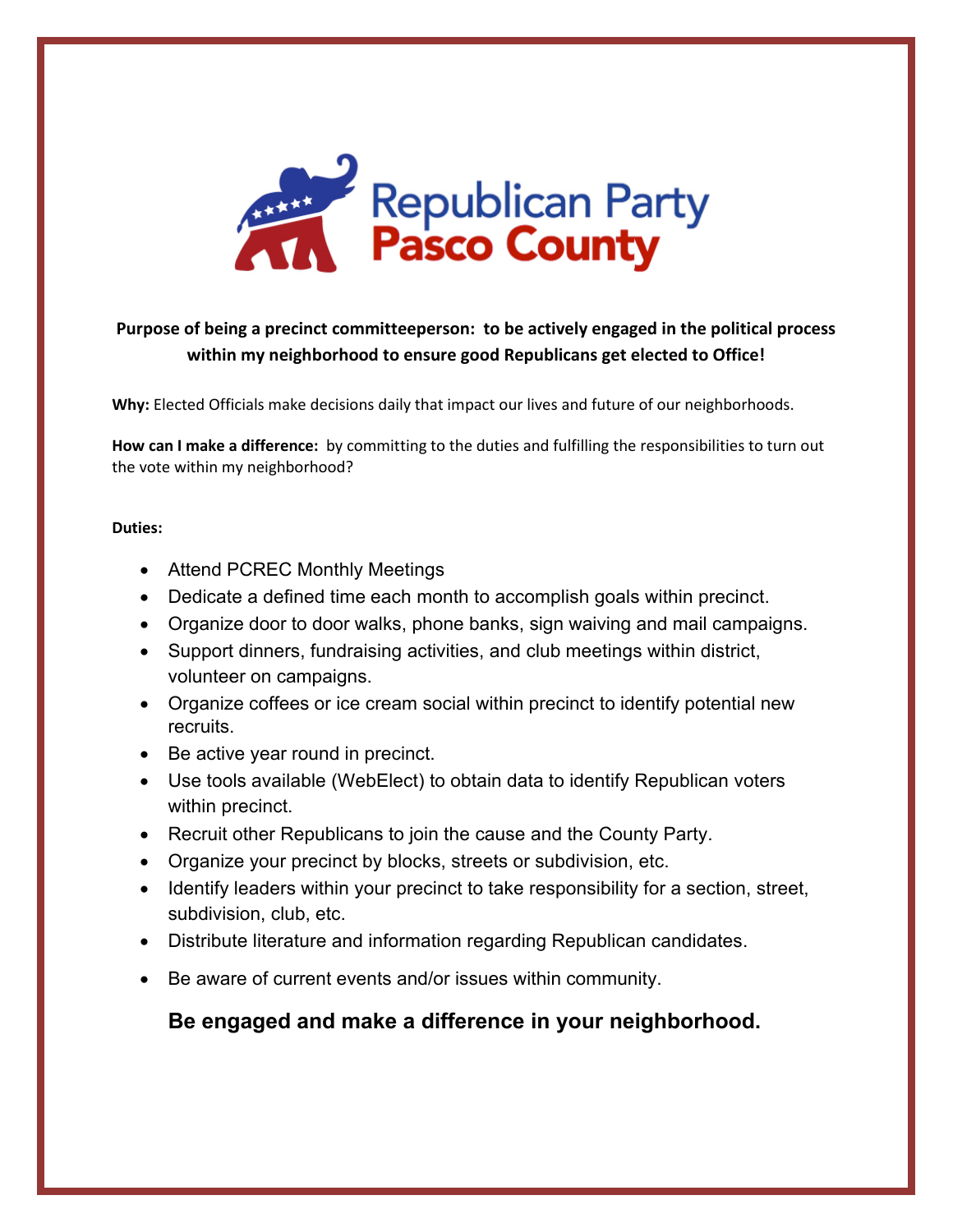| <b>CANDIDATE OATH -</b>                                                                                                                                                                                                                                                                                                                                                                                                                                           |                                                                                                                                    |  |  |  |
|-------------------------------------------------------------------------------------------------------------------------------------------------------------------------------------------------------------------------------------------------------------------------------------------------------------------------------------------------------------------------------------------------------------------------------------------------------------------|------------------------------------------------------------------------------------------------------------------------------------|--|--|--|
| <b>Committeemen and Committeewomen</b>                                                                                                                                                                                                                                                                                                                                                                                                                            |                                                                                                                                    |  |  |  |
| Check applicable one:                                                                                                                                                                                                                                                                                                                                                                                                                                             |                                                                                                                                    |  |  |  |
| Precinct Committeeman or Committeewoman                                                                                                                                                                                                                                                                                                                                                                                                                           |                                                                                                                                    |  |  |  |
| District Committeeman or Committeewoman                                                                                                                                                                                                                                                                                                                                                                                                                           |                                                                                                                                    |  |  |  |
| State Committeeman or Committeewoman                                                                                                                                                                                                                                                                                                                                                                                                                              | <b>OFFICE USE ONLY</b>                                                                                                             |  |  |  |
|                                                                                                                                                                                                                                                                                                                                                                                                                                                                   | <b>Candidate Oath</b>                                                                                                              |  |  |  |
|                                                                                                                                                                                                                                                                                                                                                                                                                                                                   | (Sections 99.021(1)(a) and (2), Florida Statutes)                                                                                  |  |  |  |
|                                                                                                                                                                                                                                                                                                                                                                                                                                                                   |                                                                                                                                    |  |  |  |
| check box $\Box$ . (See page 2 - Compound Last Names). No change can be made after the end of qualifying.)                                                                                                                                                                                                                                                                                                                                                        | (Print name above as you wish it to appear on the ballot. If your last name consists of two or more names but has no hyphen,       |  |  |  |
| Committeeman<br>am a candidate for the office of                                                                                                                                                                                                                                                                                                                                                                                                                  | Committeewoman                                                                                                                     |  |  |  |
| <b>Precinct/District Number</b><br>(Not applicable to State Committeemen and State Committeewomen),                                                                                                                                                                                                                                                                                                                                                               |                                                                                                                                    |  |  |  |
| I am a qualified elector of<br>County, Florida; I am qualified under the Constitution and the                                                                                                                                                                                                                                                                                                                                                                     |                                                                                                                                    |  |  |  |
|                                                                                                                                                                                                                                                                                                                                                                                                                                                                   | Laws of Florida to hold the office to which I desire to be nominated or elected; and I will support the Constitution of the United |  |  |  |
| States and the Constitution of the State of Florida.                                                                                                                                                                                                                                                                                                                                                                                                              |                                                                                                                                    |  |  |  |
| <b>Statement of Party</b><br>(Section 99.021(1)(b), Florida Statutes)<br>Party; I have not been a registered member of any other political<br>I am a member of the<br>party for 365 days before the beginning of qualifying preceding the general election for which I seek to qualify; and I have paid<br>the assessment levied against me, if any, as a candidate for said office by the executive committee of the political party, of<br>which I am a member. |                                                                                                                                    |  |  |  |
| Candidate's Florida Voter Registration Number (located on your voter information card): [169] Candidate's Florida                                                                                                                                                                                                                                                                                                                                                 |                                                                                                                                    |  |  |  |
| Phonetic spelling for audio ballot: Print name phonetically on the line below as you wish it to be pronounced on the audio<br>ballot as may be used by persons with disabilities (see instructions on page 2 of this form): [Not applicable to write-in candidates.]                                                                                                                                                                                              |                                                                                                                                    |  |  |  |
| Χ                                                                                                                                                                                                                                                                                                                                                                                                                                                                 |                                                                                                                                    |  |  |  |
| <b>Signature of Candidate</b><br><b>Telephone Number</b>                                                                                                                                                                                                                                                                                                                                                                                                          | <b>Email Address</b>                                                                                                               |  |  |  |
| City<br>Address                                                                                                                                                                                                                                                                                                                                                                                                                                                   | State<br>ZIP Code                                                                                                                  |  |  |  |
| <b>STATE OF FLORIDA</b>                                                                                                                                                                                                                                                                                                                                                                                                                                           |                                                                                                                                    |  |  |  |
| COUNTY OF _________________                                                                                                                                                                                                                                                                                                                                                                                                                                       | <b>Signature of Notary Public</b>                                                                                                  |  |  |  |
| Sworn to (or affirmed) and subscribed before me by $\Box$ physical or                                                                                                                                                                                                                                                                                                                                                                                             | Print, Type, or Stamp Commissioned Name of Notary Public below:                                                                    |  |  |  |
|                                                                                                                                                                                                                                                                                                                                                                                                                                                                   |                                                                                                                                    |  |  |  |
|                                                                                                                                                                                                                                                                                                                                                                                                                                                                   |                                                                                                                                    |  |  |  |
| online presence this _______ day of ________________, 20_____.<br>Personally Known: _______ or Produced Identification: ______                                                                                                                                                                                                                                                                                                                                    |                                                                                                                                    |  |  |  |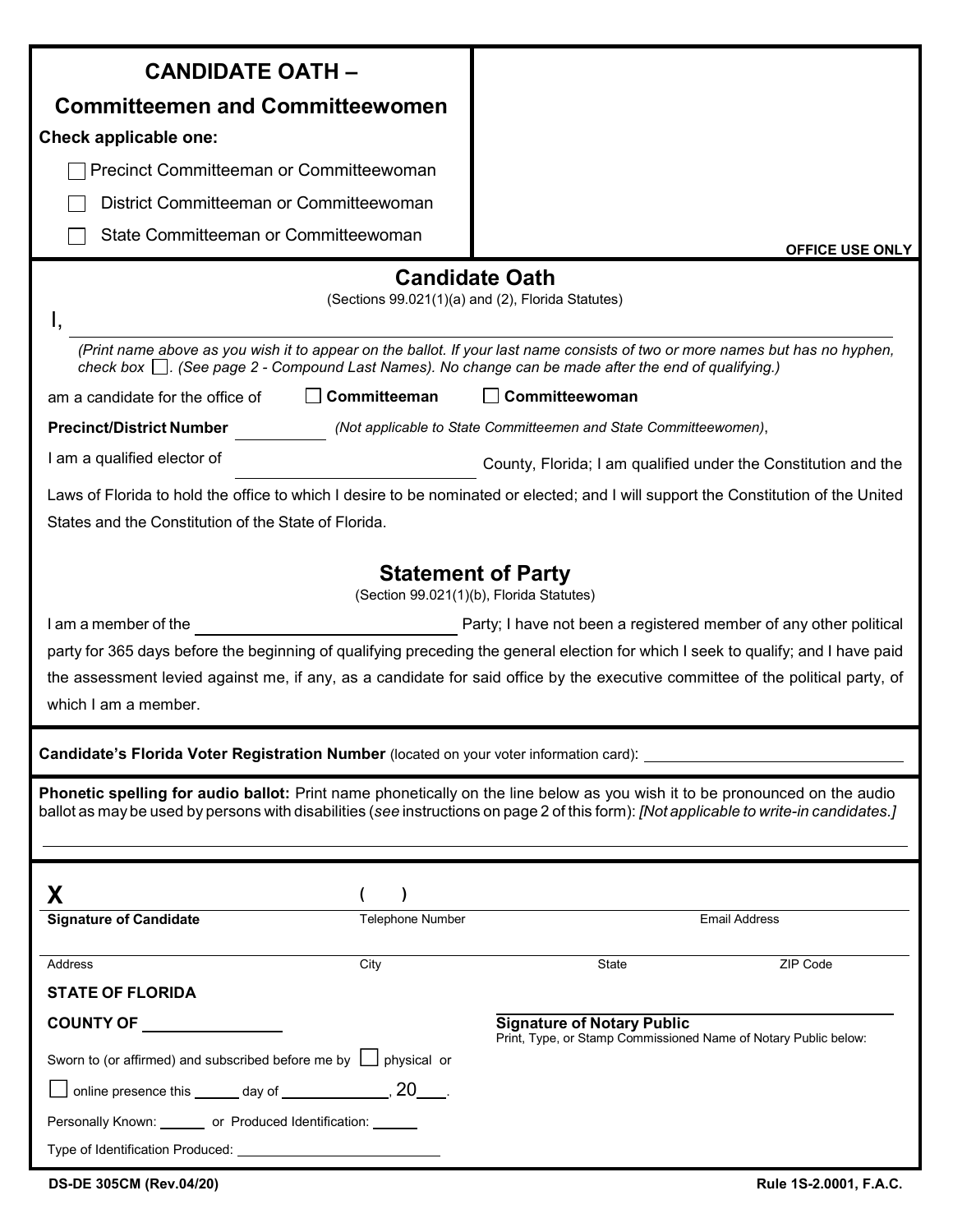### **Compound Last Names**

If your last name consists of two or more names and has no hyphen, check the box in the Candidate Oath section. If you fail to check the box, your name will be listed with the name appearing last on the line. Example: John Jones Smith - If the last name has no hyphen and you do not check the box, the last name on the ballot would be "Smith". If you check the box, your last name would be listed on the ballot as "Jones Smith." If you have a hyphen within your last name, the last name would be listed as "Jones-Smith".

#### **Guide for Designating Phonetic Spelling** of Candidate's Name for Audio Ballot

- 1. Use tables below.
- 2. Use upper case for "stressed" syllables. Use lower case for "unstressed" syllables.
- 3. Use dashes (-) to separate syllables.
- 4. Add any notes such as rhyming examples, silent letters, etc.

| <b>Vowels</b>                |                              |                                    |                                  |  |
|------------------------------|------------------------------|------------------------------------|----------------------------------|--|
| <b>Stressed Vowel Sounds</b> |                              |                                    | <b>Unstressed Vowel Sounds</b>   |  |
| EE.                          | (FEET) feet                  | uh                                 | (SO-fuh) sofa (FING-guhr) finger |  |
|                              | $(FIT)$ fit                  |                                    |                                  |  |
| Е                            | (BED) bed                    |                                    |                                  |  |
| A                            | (KAT) cat (KAD) cad          |                                    |                                  |  |
| AH                           | (FAH-thur) father (PAHR) par |                                    |                                  |  |
| AH                           | (HAHT) hot (TAH-dee) toddy   |                                    |                                  |  |
| UH                           | (FUHJ) fudge (FLUHD) flood   |                                    |                                  |  |
| UH                           | (CHUHRCH) church             |                                    |                                  |  |
| AW                           | (FAWN) fawn                  | <b>Certain Vowel Sounds with R</b> |                                  |  |
| U                            | (FUL) full                   | <b>AHR</b>                         | (PAHR) par                       |  |
| OO                           | (FOOD) food                  | ER                                 | (PER) pair                       |  |
| OU                           | (FOUND) found                | IR                                 | (PIR) peer                       |  |
| O                            | (FO) foe                     | 0R                                 | (POR) pour                       |  |
| EI                           | $(FEIT)$ fight               | <b>OOR</b>                         | $(POOR)$ poor                    |  |
| Al                           | (FAIT) fate                  | <b>UHR</b>                         | (PUHR) purr                      |  |
| O <sub>l</sub>               | (FOIL) foil                  |                                    |                                  |  |
| <b>YOO</b>                   | (FYOOR-ee-uhs) furious       |                                    |                                  |  |

| <b>Consonants</b> |                     |           |                                           |  |
|-------------------|---------------------|-----------|-------------------------------------------|--|
| B                 | (BED) bed           | R         | (RED) red                                 |  |
| D                 | (DET) debt          | S         | (SET) set                                 |  |
| F                 | (FED) <i>f</i> ed   |           | $(TEN)$ ten                               |  |
| G                 | (GET) <i>g</i> et   | v         | (VET) vet                                 |  |
| H                 | (HED) head          | Y         | (YET) yet                                 |  |
| <b>HW</b>         | (HWICH) which       | W         | (WICH) witch                              |  |
| J                 | (JUHG) jug          | СH        | (CHUCRCH) church                          |  |
| K                 | (KAD) cad           | <b>SH</b> | (SHEEP) sheep                             |  |
| $\mathsf{L}$      | (LAIM) <i>l</i> ame | <b>TS</b> | (ITS) its (PITS-feeld) Pittsfield         |  |
| M                 | (MAT) mat           | TН        | (THEI) Thigh                              |  |
| N                 | $(NET)$ net         | TH        | (THEI) Thy                                |  |
| <b>NG</b>         | SING-uhr) singer    | ΖH        | (A-zhuhr) azure (VI-zhuhn) vision         |  |
| P                 | (PET) <i>p</i> et   | Z         | (GOODZ) goods (HUH-buhz-tuhn) Hubbardston |  |

| <b>Examples of Phonetically Spelled Names</b> |                          |  |  |  |
|-----------------------------------------------|--------------------------|--|--|--|
| <b>NAME ON BALLOT</b>                         | <b>PRONOUNCED AS</b>     |  |  |  |
| Mishaud                                       | mee-SHO ('d' is silent)  |  |  |  |
| Jahn                                          | HAHN (rhyme: fawn)       |  |  |  |
| Beauprez                                      | boo-PRAI (rhyme: hooray) |  |  |  |
| Maniscalco                                    | man-uh-SKAL-ko           |  |  |  |
| Tangipahoa                                    | TAN-ji-pah-HO-uh         |  |  |  |
| Monte                                         | Mahn-TAI                 |  |  |  |
| Tanya                                         | TAWN-yuh (not TAN)       |  |  |  |

### Do not submit this page to the filing officer.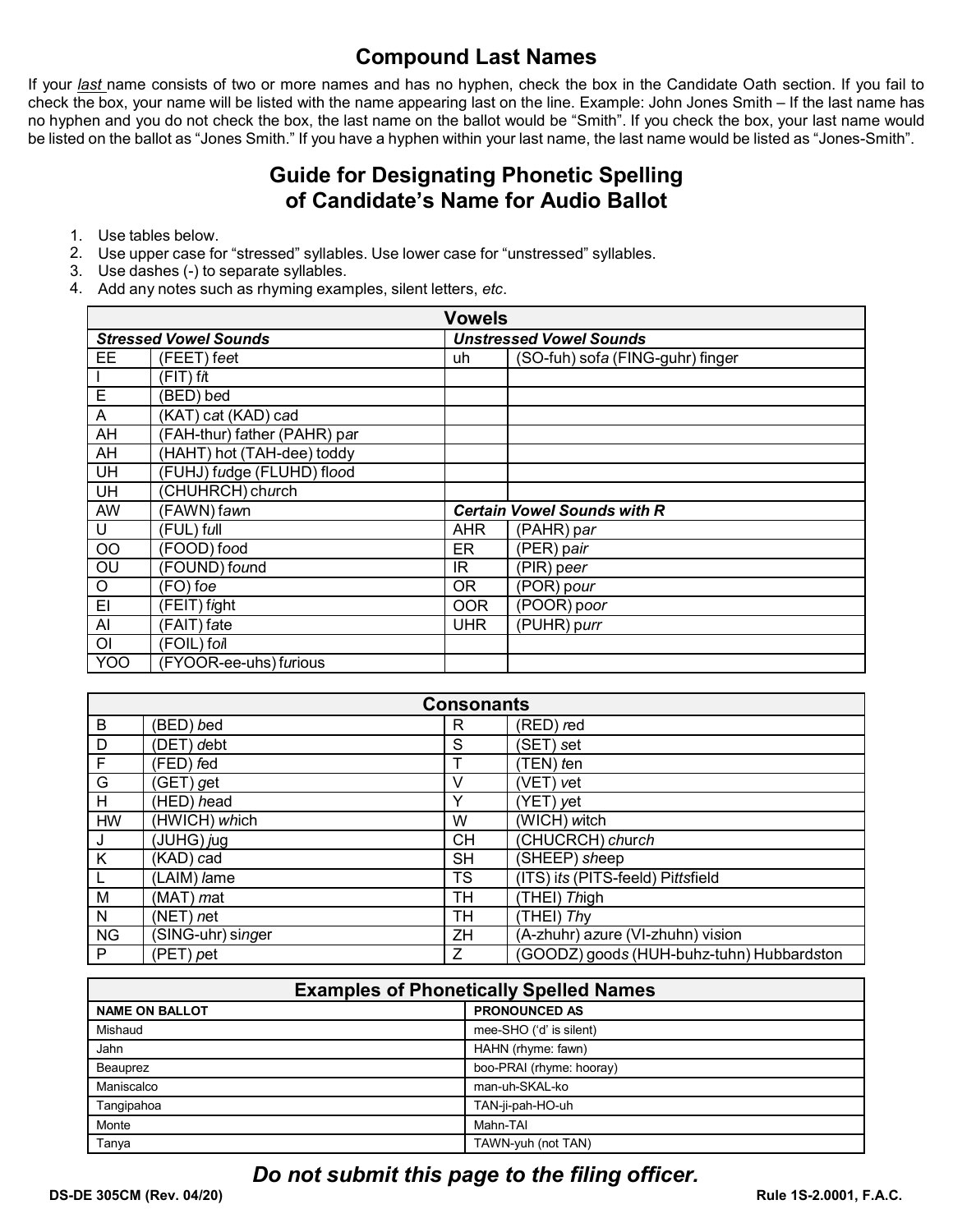

## **Republican Party of Florida Party Loyalty Oath**

I,  $\frac{1}{2}$  is wear and/or affirm that during my term of **(Name of Member – Please write clearly)** 

office I will not actively, publicly, or financially support the election of any candidate seeking election against:

- (1) The Republican Party's nominee in a partisan unitary, general, or special election that includes a Republican nominee; or
- (2) A registered Republican in a non-partisan election except that this provision does not apply to judicial races under Chapter 105, Florida Statutes.

I further swear or affirm that, in a contested Republican primary election, I will not support the nomination of one Republican candidate over another in my capacity as a Republican County Executive Committee member unless the Party has voted to endorse under RPOF Rule 8. This provision does not preclude me from supporting in any manner my personal Republican candidate of choice in a contested Republican primary election, provided I do not express such support with public reference to my title or office within the Republican Party of Florida.

| <b>Signature of Member</b>                                           | Signature of Witness                                                                       |  |
|----------------------------------------------------------------------|--------------------------------------------------------------------------------------------|--|
| County/Precinct#                                                     | Date                                                                                       |  |
| Office:<br>Alt. Precinct Committeeman, Alt. Precinct Committeewoman) | (State Committeeman, State Committeewoman; Precinct Committeeman, Precinct Committeewoman; |  |
| Address, as it appears on voter registration                         | Email                                                                                      |  |

City, State, Zip Phone Number